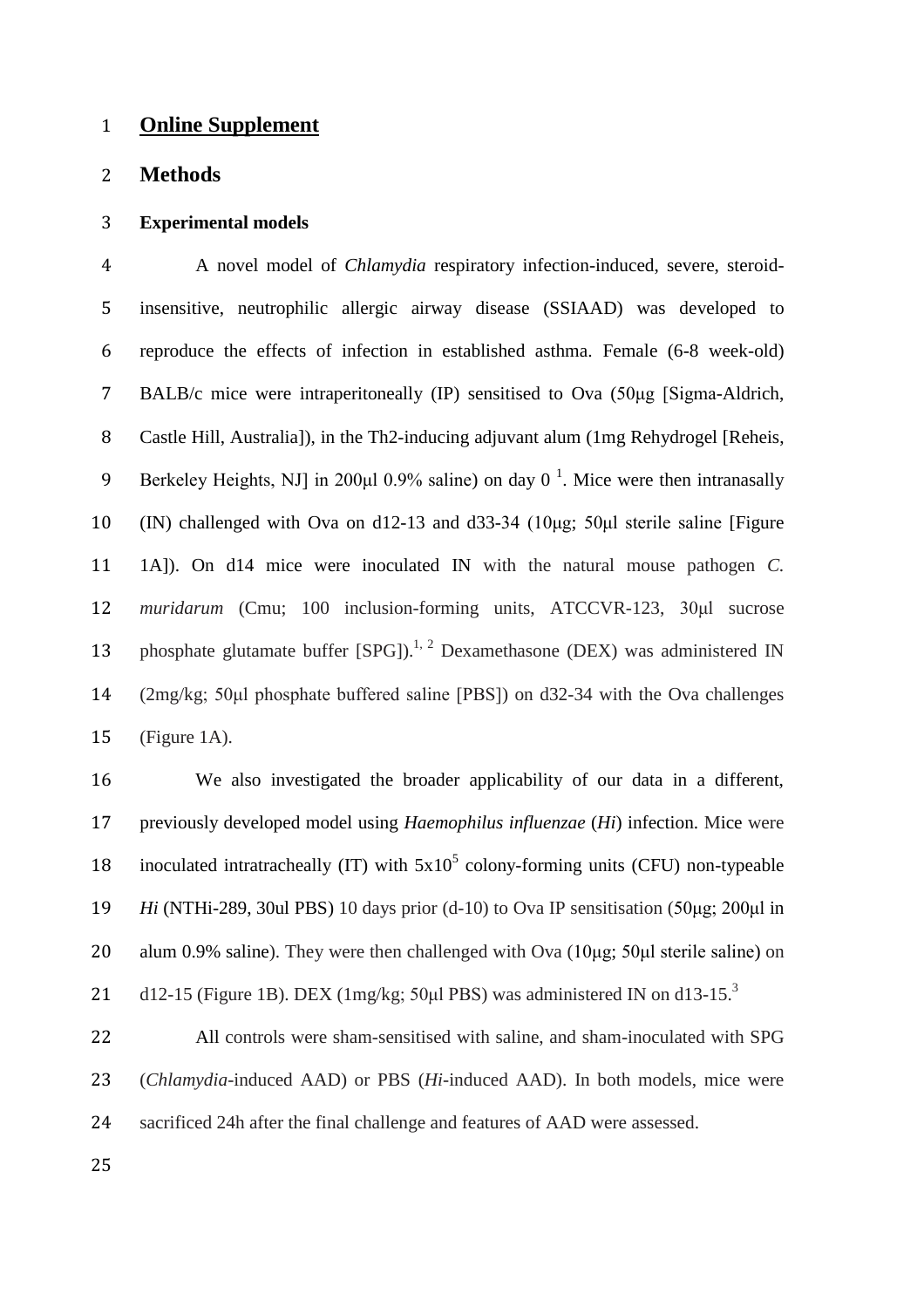## **Lung function**

 Two methods of lung function measurement were used to assess the robustness of the effects of antibiotic treatment in the two different models. Lung function for all the *Chlamydia* groups (and their controls) was analysed using the FlexiVent system. Mice were anesthetized with ketamine (100 mg/kg) and xylazine (10 mg/kg, Troy Laboratories, Smithfield, Australia) and their tracheas were cannulated. FlexiVent apparatus (FX1 System; SCIREQ, Montreal, Canada) was used to assess airways-specific resistance (tidal volume of 8 mL/kg and respiratory rate of 450 breaths/min). Three measurements per dose were taken in response to increasing doses of nebulized methacholine (Sigma-Aldrich, Sydney, Australia) and the average calculated. Lung function for all the *Haemophilus* groups and their controls was analysed using the Buxco R&C system. Mice were anesthetized with ketamine (100 mg/kg) and xylazine (20 mg/kg) and their tracheas were cannulated. R&C apparatus (BUXCO Electronics, Sharon, CT, USA) was used to assess airways resistance (at a tidal volume of 9 mL/kg and respiratory rate of 180 breaths/min). Peak airways resistance was determined in response to increasing doses of nebulized methacholine (Sigma-Aldrich). $1, 3$ 

## **Lung mRNA expression**

RNA was extracted from homogenised whole lung tissue using TRIzol® according to manufacturer's instructions (Invitrogen, Mount Waverly, Australia) and reverse-transcribed using BioScript™ (Bioline Pty. Ltd., NSW, Australia) and random hexamer primers (Invitrogen, Life Technologies, Australia). Relative abundance of cytokine cDNA was determined compared to the reference gene hypoxanthine-50 guanine phosphoribosyltransferase (HPRT) by real-time PCR (Mastercycler<sup>®</sup> ep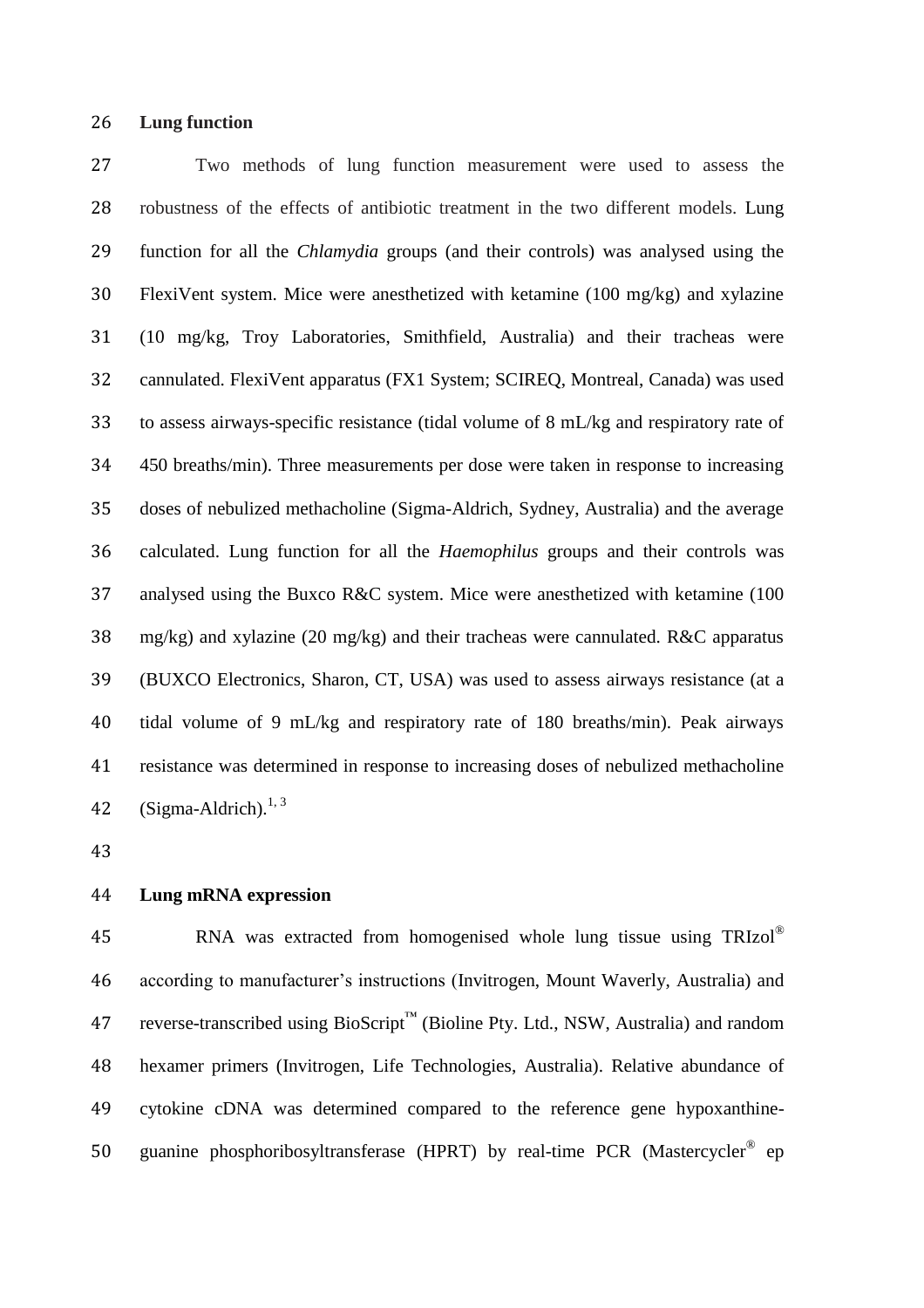51 realplex<sup>2</sup> system; Eppendorf South Pacific Pty. Ltd., NSW, Australia).<sup>1, 4</sup> Primers 52 used were HPRT Fwd 5<sup>2</sup>- aggccagactttgttggatttgaa-3<sup>2</sup>, Rev 5<sup>2</sup>- caacttgcgctcatcttaggcttt-3'; IL-13 Fwd 5'-tgcttgccttggtggtct-3', Rev 5'- ggggagtctggtcttgtgtg-3'; IL-5 Fwd 5'-catcacaccaaggaactcttgcag-3', Rev 5'- tggtgaaagagaccttgacacagc-3'; TNF-α Fwd 5'-tctgtctactgaacttcggggtga-3', Rev 5'- ttgtctttgagatccatgccgtt-3'; and Cmu 16s Fwd 5'-gcggcagaaatgtcgtttt-3', Rev 3'- cgctcgttgcgggactta-5'.

## **Mediastinal lymph node (MLN) T-cell cytokine release**

60 MLN cells  $(5x10^6 \text{ cells})$  were isolated, re-stimulated with Ova (200 mg/mL; 61 Sigma) or ethanol-killed  $Hi$   $(2x10<sup>7</sup> CFU)$  and cultured for 6 days in Gibco RPMI- 1640 (Invitrogen) containing 10% FCS, 20 mmol/L HEPES, 10 mg/mL penicillin/streptomycin, 2 mmol/L L-glutamine, and 50 mmol/L 2-mercaptoethanol.<sup>5</sup> 

#### **Statistics**

66 Data are represented as mean  $\pm$  SEM with 6-12 mice in each group. For all data represented in histograms, statistical significance was determined by one-way analysis of variance (ANOVA) with a Tukey's or Fisher's LSD post-test. AHR was analysed using two-way repeated measures ANOVA with a Tukey's post-test. (GraphPad Prism 6 Software, San Diego, California, USA).

## **Discussion**

# **Use of structurally related macrolides that are non-antibiotic as a control**

 We considered using a number of different compounds, including rapamycin, tacrolimus and pimecrolimus, which are all structurally related to clarithromycin.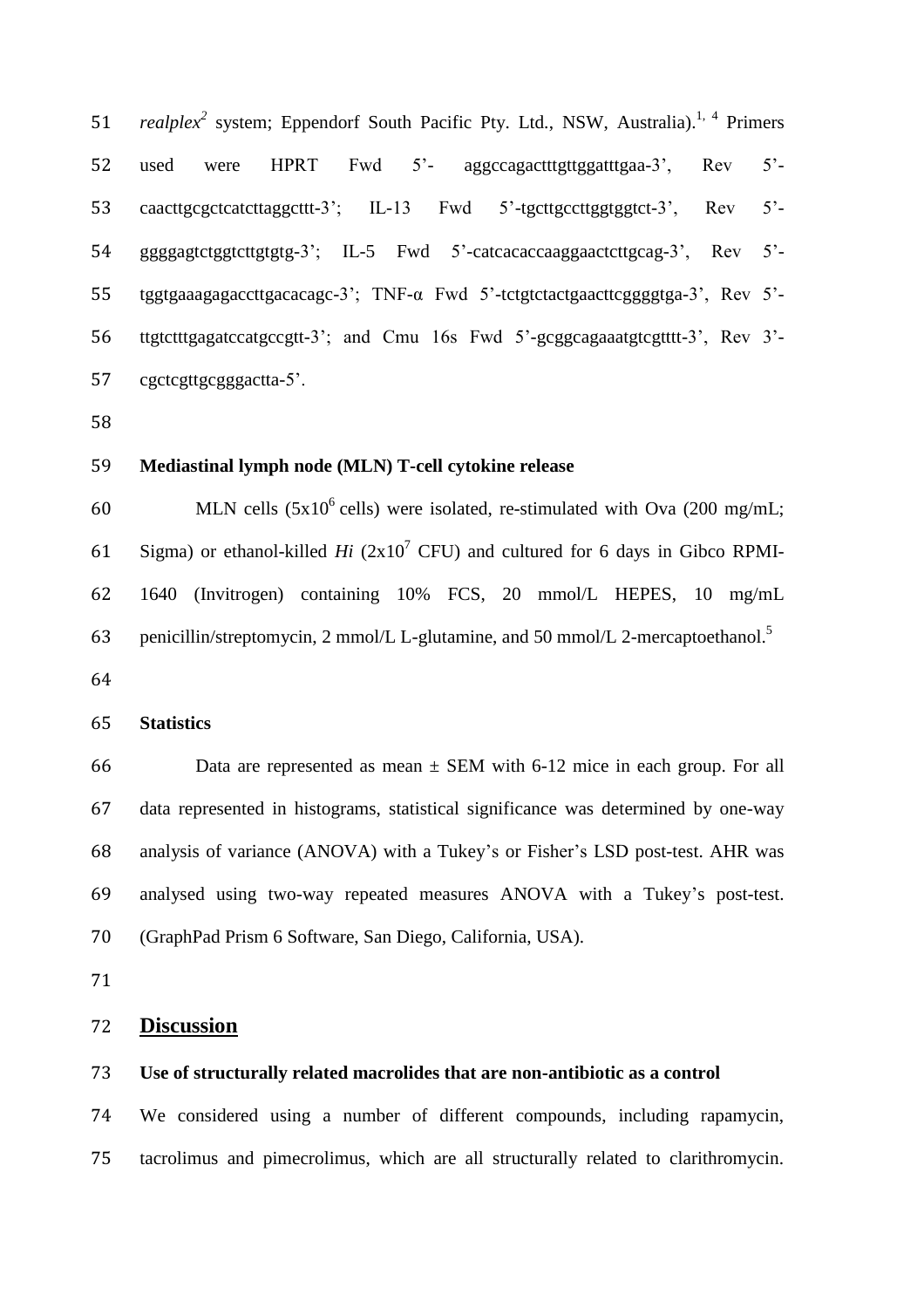Rapamycin has been shown to reduce disease features in AAD during the induction phase, but in established disease, exacerbates clinical features. We concluded that using this molecule would complicate our study and make it difficult to interpret the outcomes. Tacrolimus has been shown to interfere with the early events of *Chlamydia* infection *in vitro*. Finally, pimecrolimus has been shown to inhibit the growth of *Malassezia* species of fungi. Thus both of these compounds have anti-microbial effects. We, therefore, have not been able to find a structurally related macrolide that does not have antibiotic properties.

# **IL-5 increases in clarithromycin-treated groups with** *Hi***-induced SSIAAD (Figure 7)**

 We show that clarithromycin and DEX treatment does not inhibit IL-5 in groups with either the steroid-sensitive (Clari/Ova/Dex) or *Hi*-induced SSIAAD (Hi/Clari/Ova/Dex) compared to their untreated controls (Ova or Hi/Ova). *Hi* infection in AAD (Hi/Ova) reduces IL-5 responses almost down to baseline levels. Clarithromycin and DEX treatment of this group (Hi/Clari/Ova/Dex) does not decrease IL-5 any further. In contrast IL-5 increases in *Hi*-induced SSIAAD with clarithromycin treatment (Hi/Clari/Ova) compared to untreated controls (Hi/Ova). This is likely to result from the removal of the suppressive effects of *Hi* infection on IL-5 by clarithromycin.